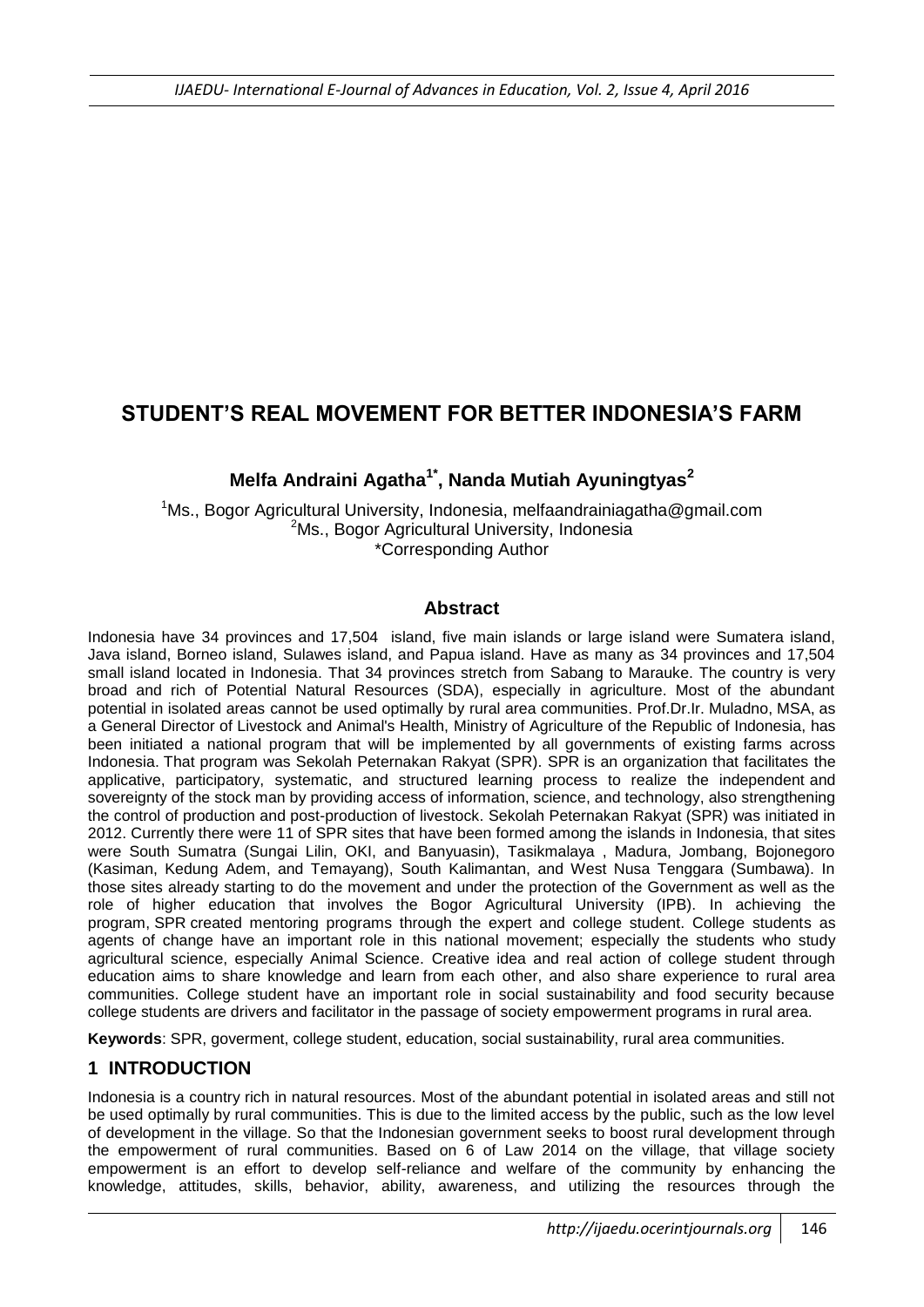establishment of policies, programs, activities, and mentoring in accordance with the essence of the problem and the priority needs of rural communities.

Prof.Dr.Ir.Muladno say Sekolah Peternakan Rakyat (SPR) is a container that facilitates the learning process applicative, participatory, systematic, and structured to realize the independence and sovereignty of the breeder of the people by providing access to information, science, and technology, as well as strengthening the control of production and post-production livestock, In achieving this, SPR create programs through the expert of experts and students.

Although it has several times held in explanation and down the village, the application of science and farm management and organization in the village can't be done continuously, so that the implementation of assistance or counseling to keep running as for comprehension a sustainable society is the existence of activities such as the movement of the action evident from the students who participate go directly to the village.

Form of assistance as this is expected to grow and attract more interest of farmers in this regard, especially students as agents of change. Students have an important role in social sustainability and food security, because the student is driving and facilitator in the passage of empowerment programs in rural communities. This paper attempts to analyze the role of the students in a container of the People's School of Animal Sciences in efforts to increase knowledge and social sustainability of rural communities.

## **2 PROBLEMS OF FARMERS**

Problematic small farmers in Indonesia is the first that is, if calculated on the average of farmers in Indonesia have only two to three head of cattle and they do not know how to breed true. For example people can not take advantage of forage available from natural, agricultural waste can not be used because it does not understand how mengelolahnya become fodder quality. Nearly 98 percent of farmers experiencing it. 2) cattle were nice and productive female cut and sold, because it requires money and the lack of knowledge that the great sires that is the flasmanutfa. 3) raising not only as a side job for a profession and not a business 4)The procedure opens the farm is very complicated and requires a very long time and the issue of unification of ideas from fellow ranchers people who have one goal (personal communication with the original conceptor)

SPR is a national program of directorate general of animal husbandry and veterinary under the Ministry of Agriculture Republic of Indonesia. Some of the villages that have students visit directly, South Sumatra, Majalengka, tasikmalaya, South Kalimantan, West Nusa Tenggara, bojonegoro, Jombang.

Wonosalam village Jombang East Java province, is a village which has a natural wealth of dairy goats, nature is cool and has a Natural Resources (SDA), which is very abundant but can not be used optimally by the government and villagers Wonosalam. Kasiman Village, Bojonegoro East Java Province, is a village that has the potential of nature in the form of cattle PO, which is one type of cows is typical Indonesia, the climate is hot and rarely go down the rain but the village remains a village lush, has many products agricultural products such as rice, corn, and other agricultural products. And agricultural wastes can be processed into high quality feed for livestock and there are berintergrasi system with teak forests and other agricultural species. And Sumbawa Island, located in the eastern part of Indonesia Nusa Tenggara Barat. Is one of the islands that has the highest cattle population in Indonesia.

## **3. ROLE OF STUDENTS**

College is an educational unit higher education providers. Learners College called the student, while a college education personnel called lecturers. According to Sugiharto explained that the college has three roles, known as Tridarma college. Namely in the form of Education, Research, and Service community. Thus, universities are expected, as stated in HELTS 2003-2010, which resulted in (i) graduates who have the intellectual capability to become citizens who are responsible and capable of contributing to the competitiveness of nations; (ii) research that is capable of functioning as an incubator that helps the development of a knowledge-based economic system that is able to adapt and sustainable, and integration of advanced technology to maximize the access and application of cutting-edge technology; and (iii) contribute to the development of democratic society, civilized, open, and meet the criteria of public accountability. Then it can be said that the college next task is to print academia which has a characteristic sense of crisis and always develop themselves. Students are expected to have a sense of crisis which may mean that a student must be sensitive to their surroundings and understand what they need to do, especially finding the right solutions to resolve the issue. Academia should always develop themselves, so that they